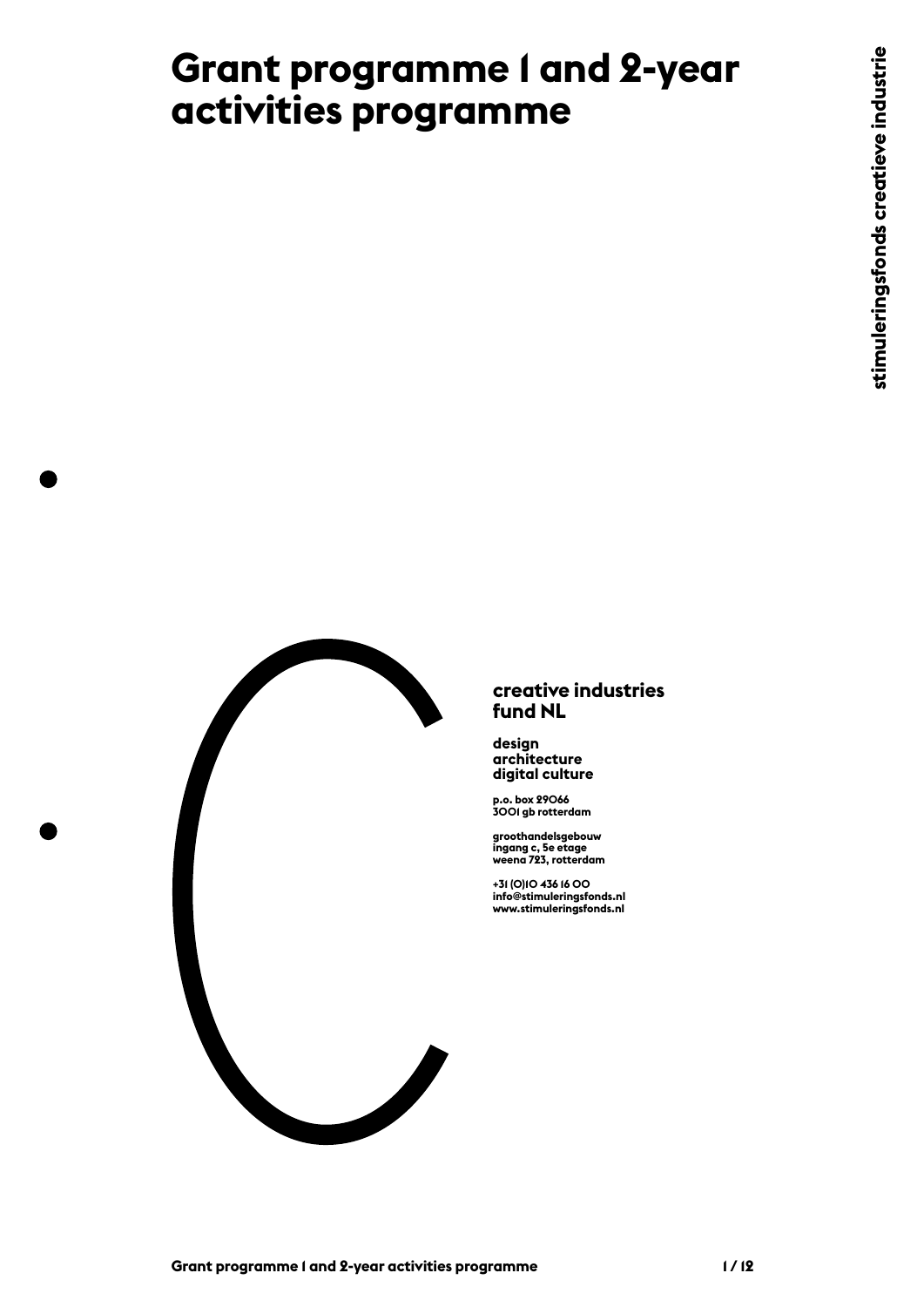# **Grant programme 1 and 2-year activities programme**

**Chapter 1. Definitions**

- **3 Article 1. Duties of the Fund p.**
- **3 Article 2. General objectives of the Fund p.**
- **3 Article 3. Definitions p. Chapter 2. General definitions for awarding institutional grants for activities programmes**
- **4 Article 4. Objective Grant programme 1 and 2-year activities programme p.**
- **4 Article 5. Conditions for support p.**
- **4 Article 6. Scope p.**
- **5 Article 7. Grounds for refusal p. Chapter 3. Grant application**
- **5 Article 8. Conditions with regard to finances and relationship with other p. subsidies**
- **5 Article 9. Formal conditions activity plan p.**
- **6 Article 10. Submission deadline p.**
- **6 Article 11. Method of submission p.**
- **6 Article 12. Submission of the budget with the application p.**
- **7 Article 13. Supplementary documents p. Chapter 4. Awarding subsidy**
- **7 Article 14. Advice p.**
- **7 Article 15. Evaluation of the application p.**
- **8 Article 16. Subsidy ceiling p.**
- **8 Article 17. Awarding of a grant p.**
- **8 Article 18. Change to subsidy amount p.**
- **8 Article 19. Advance payments p. Chapter 5. Obligations of grant recipient**
- **9 Article 20. Administration to be kept p.**
- **9 Article 21. Periodic reporting p.**
- **9 Article 22. Mentioning Creative Industries Fund NL p.**
- **9 Article 23. Informing the Board p. Chapter 6. Subsidy approval**
- **10 Article 24. Application to approve subsidy p.**
- p. 10 Article 25. Approval
- **10 Article 26. Annual accounts p.**
- **10 Article 27. Auditor's statement and report on actual findings p.**
- **11 Article 28. Models for documents to be submitted p.Chapter 7. Final provisions**
- **11 Article 29. Appeal p.**
- **11 Article 30. Protection of personal information p.**
- **11 Article 31. Commencement and expiration dates p.**
- **11 Article 32. Official title p.**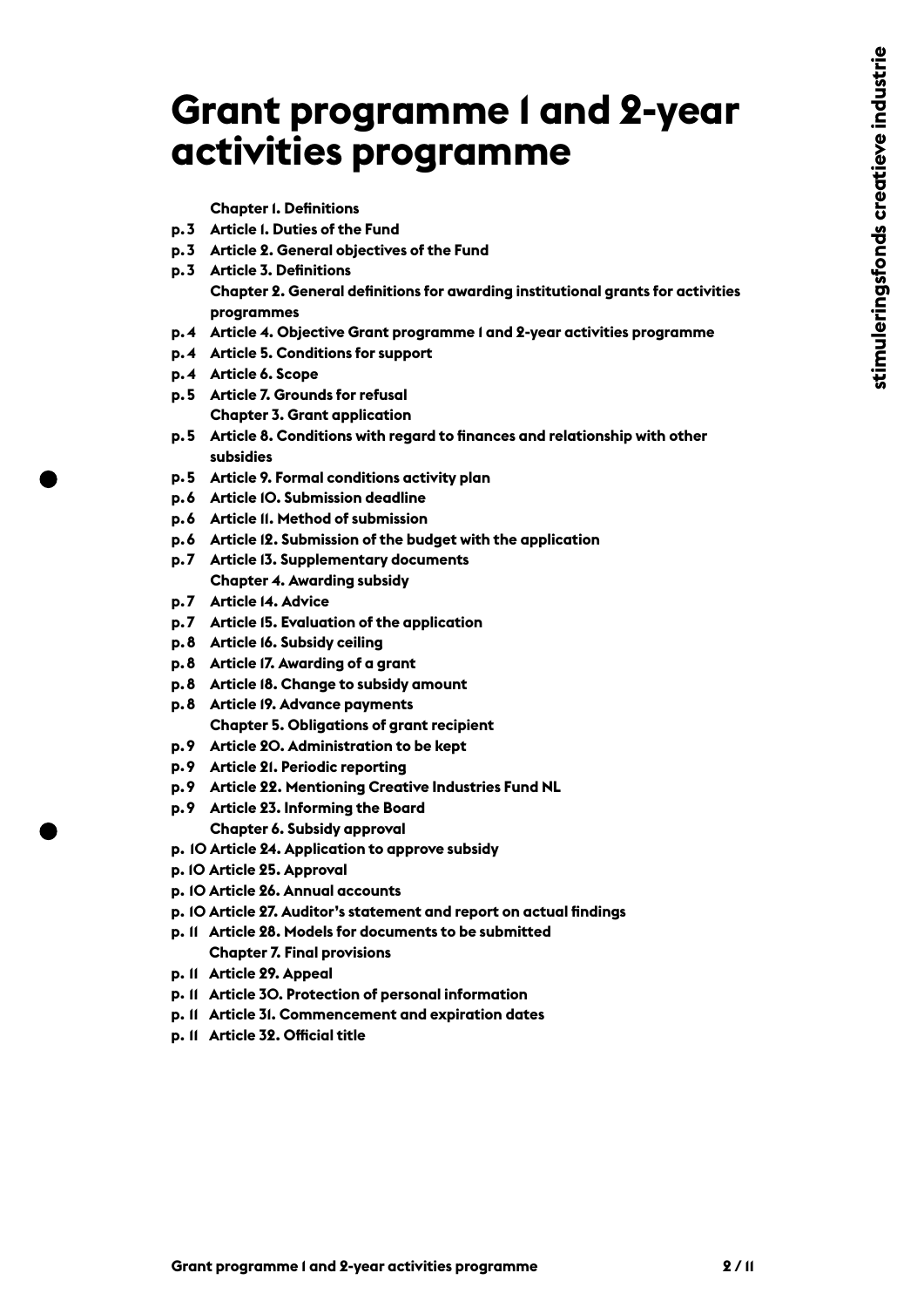The Executive Board of the Creative Industries Fund NL, having regard to Article 10, Clause 4 of the Law on Specific Cultural Policy, has decided to establish the following grant programme, to regulate the provision of 1 or 2-year grants to institutions in order to promote the quality of the creative industries.

# **Chapter 1: Definitions**

#### **Article 1. Duties of the Fund**

- **1** This grant programme applies to applications for and the awarding of subsidies to the 1 and 2-year programmes of activities of cultural institutions and organizations in the field of design, architecture or digital culture and all possible crossovers between and within these disciplines, collectively referred to below as the creative industries.
- **2** The Creative Industries Fund NL provides subsidies, in accordance with the provisions set down in the law, its statutes and the current grant programme, to institutions and organizations that would like to implement a 1 or 2-year activities programme that contributes to the advancement of excellent quality, development and professionalization of the contemporary creative industries within the Kingdom.

# **Article 2. General objectives of the Fund**

When awarding grants, the Creative Industries Fund NL observes the following objectives:

- **a** promoting the development of artistic quality;
- **b** stimulating experiment and research;
- **c** encouraging talent development;
- **d** promoting a healthy and innovative design infrastructure;
- **e** supporting reflection and debate;
- **f** advancing the power of design for major social challenges, including heritage issues; and
- **g** reinforcing the international position of the design disciplines.

#### **Article 3. Definitions**

The definitions used in this grant programme have the same meaning as in the Grant Programme concerning the specific cultural policy, on the understanding that the following mean:

- **1** Board: the Executive Director of the Creative Industries Fund NL, as referred to in Article 5 of the statutes.
- **2** Kingdom: the Kingdom of the Netherlands, consisting of the countries of the Netherlands, Aruba, Curaçao and Sint Maarten;
- **3** Cultural institution or organization: non-profit, legal entity under private law with full legal capacity under the law of one of the countries of the Kingdom with a cultural function;
- **4** Activities programme: a series of interrelated activities carried out separately from each other within a period of one or two calendar years. The components may differ in set-up and execution, but together they contribute to the mission, vision and further development of the institution or organization.
- **5** Core task: the purpose and activities which constitute the main focus of the programme carried out by the institution. The core task and core activity result from the institution's vision and mission, in terms of both form and content.
- **6** Own income: in this grant programme, own income means the following income,

#### **Grant programme 1 and 2-year activities programme 3 / 11**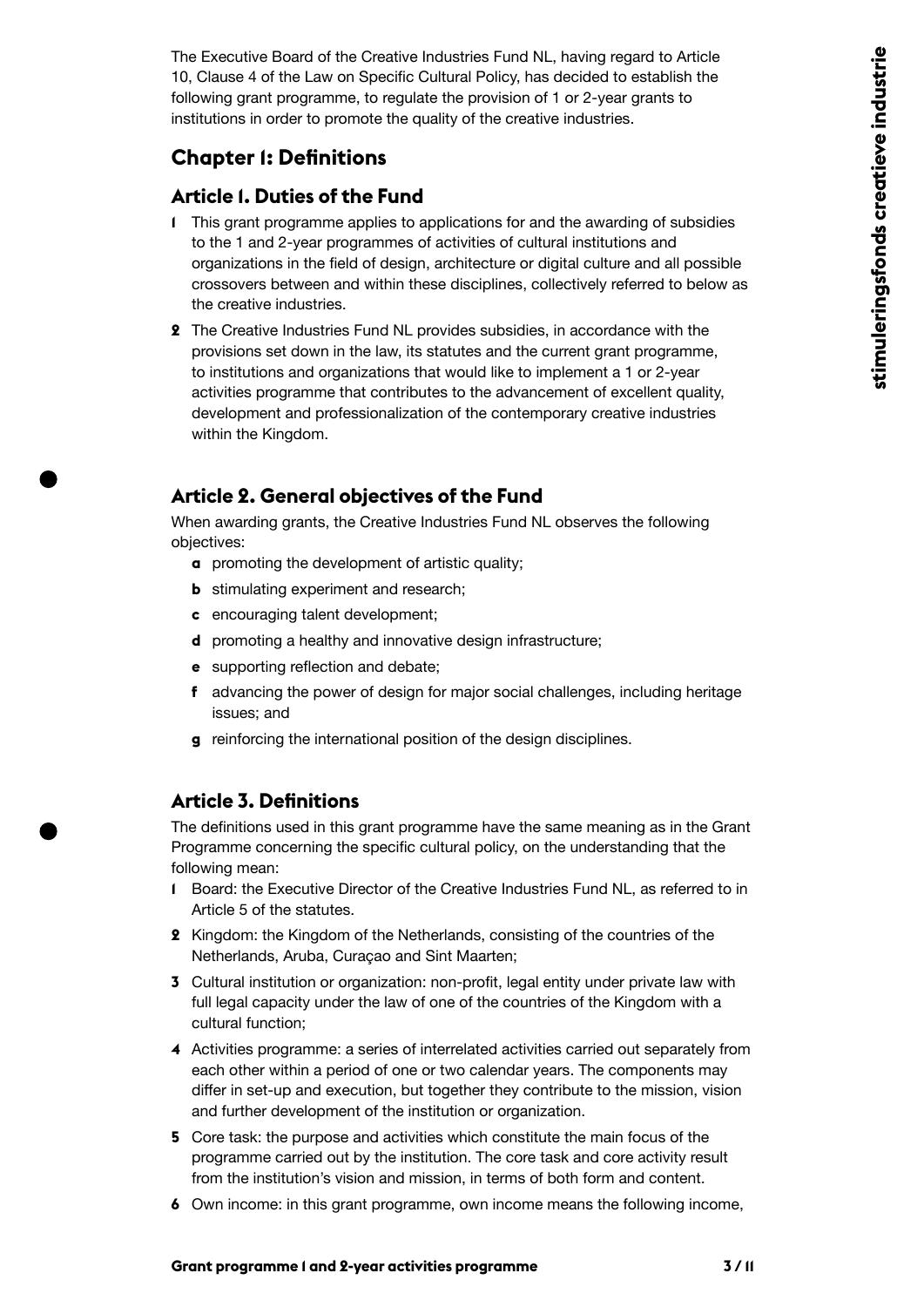as shown in the annual accounts on the income side of the profit and loss account:

- **a** audience revenues; and
- **b** other income, being:
- **1** direct revenue in the form of sponsorship and other income;
- **2** indirect revenue; and
- **3** other contributions.
- **7** In any case, own income does not include the following:
	- **a** grants awarded by an administrative body;
	- **b** other contributions from public means;
	- **c** interest income;
	- **d** contributions in kind;
	- **e** capitalization of volunteers;
	- **f** value of free tickets; and
	- **g** other income not related to cultural entrepreneurship.

# **Chapter 2: General definitions for awarding grants for activities programmes**

#### **Article 4. Objective Grant programme 1 and 2-year activities programme**

This grant programme applies to cultural institutions and organizations within the Kingdom who, with an activities programme lasting one or two years, promote excellent quality, development and professionalization of contemporary design, architecture or digital culture, and encourage interest in these disciplines.

#### **Article 5. Conditions for support**

- **1** Subsidy can only be awarded if the following conditions have been met:
	- **a** as part of its core task, the cultural institution or organization contributes to strengthening the domains of design, architecture or digital culture within the Kingdom.
	- **b** the activities programme is the core task of the institution.
	- **c** the institution or organization's programme is at least of regional significance when applying for a one-year activities programme.
	- **d** the institution or organization's programme is of national significance when applying for a two-year activities programme.
- **2** In order to be eligible for a contribution, an institution or organization must be located in one of the countries of the Kingdom and registered with the Chamber of Commerce of the country concerned.

#### **Article 6. Scope**

- **1** Under this grant programme, the Board may award grants to institutions and organizations developing a leading one or two-year activities programme, to be implemented during the period 2021-2022.
- **2** The institution or organization and the implementation of the activities programme will contribute to several of the objectives of the Creative Industries Fund NL as formulated in Article 2.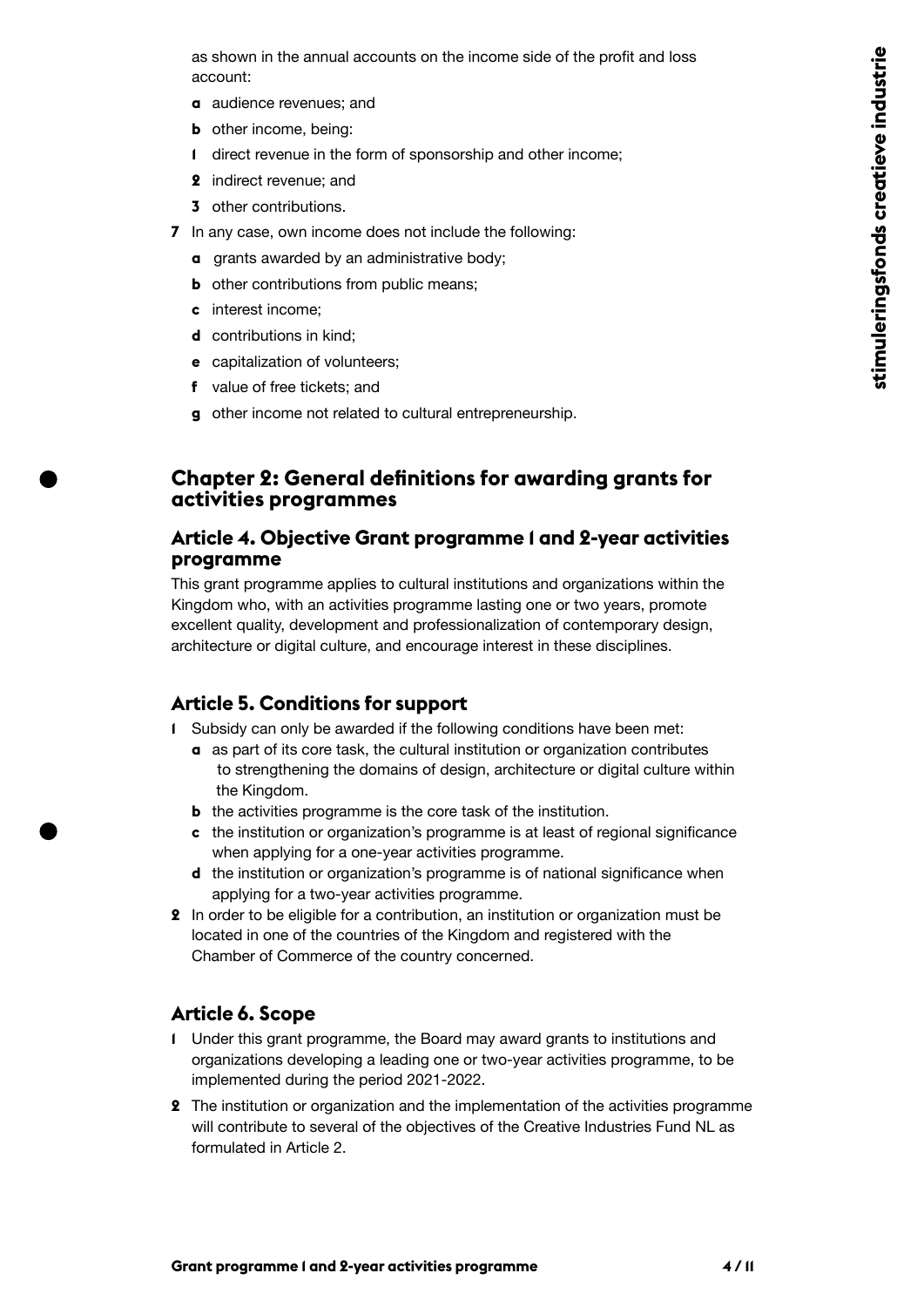# **Article 7. Grounds for refusal**

Without prejudice to the provisions of Article 4:25, clause 2 and Article 4:35 of the Dutch General Administrative Law Act, the grant will in any case be refused if the applicant does not state in the application that they:

- **a** subscribe to the following codes:
	- i. [Fair Practice Code](https://fairpracticecode.nl/nl);
	- ii. [Governance Code Cultuur 2019](https://bij.cultuur-ondernemen.nl/storage/media/Governance-Code-Cultuur-2019_NL_download-versie.pdf);
	- iii. [Diversity and Inclusi](https://codedi.nl/)on Code;
- **b** And concur with:
	- i. existing agreements on remuneration;
	- ii. the social dialogue between employers-clients and employees-suppliers.

# **Chapter 3: Grant application**

#### **Article 8. Conditions with regard to finances and other subsidy relationships**

- **1** On the basis of this grant programme, subsidy can only be awarded:
	- **a** if the grant per applicant for a 1-year activities programme is a minimum of €50,000 and a maximum of €100,000;
	- **b** if the grant per applicant for a 2-year activities programme is a minimum of €100,000 and a maximum of €175,000 per calendar year;
	- **c** if the total amount of subsidy to be awarded by the Fund does not exceed 80% of the costs eligible for subsidy;
	- **d** if the applicant does not receive any subsidy for their core task from the Minister of Education, Culture and Science or on the basis of a grant programme for multi-year programmes from one of the other state cultural funds;
- **2** Where the applicant has also applied for a grant for the same budgeted costs from one or more other administrative bodies, they will make this clear in the submitted budget and provide more information about the content in the application.
- **3** Institutions receiving a subsidy on the basis of this grant programme are not entitled to any subsidies from the Creative Industries Fund NL's Design, Architecture, Digital culture and Festivals grant programmes during the calendar years to which this subsidy relates.

# **Article 9. Formal conditions activity plan**

- **1** The applicant indicates in the application form which of the three disciplines, i.e. design, architecture or digital culture, they consider to be their main discipline.
- **2** The applicant indicates in the application form whether the application concerns a one or two-year activities programme.
- **3** Subsidy can only be awarded to the institution if there are sufficient guarantees in the area of the substantive realization and the financial and organizational situation. This means that there must in any case be an activity plan consisting of four distinct parts:
	- **a** A (brief) description of the mission, vision and profile of the institution.
	- **b** A reflection of up to one page on the implementation of the institution's activities and functioning during the period 2019 to 2020. If your institution was founded in 2019 or 2020, reflect on the reason, the founding and initial activities of your institution.
	- **c** A description and planning of the activities the institution intends to carry out

#### **Grant programme 1 and 2-year activities programme 5 / 11**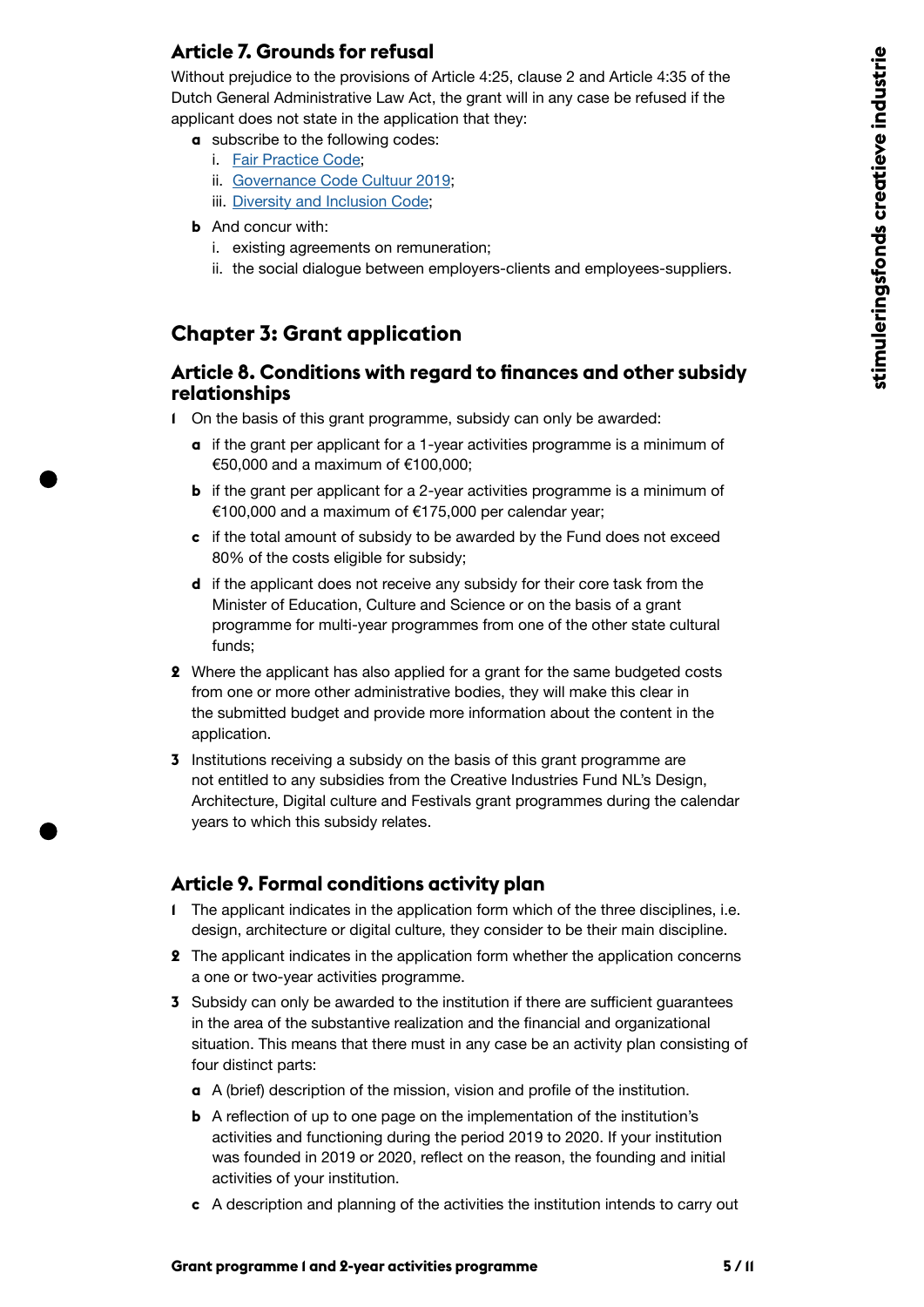in the period 2021 (application 1-year activities programme) or 2021-2022 (application 2-year activities programme).

**d** Fair remuneration and sound business practices: What is the organization's remuneration policy? How does this fit in with the business practices and to what extent does it tie in with existing agreements on remuneration, such as the applicable collective agreement (cao), other collective agreements or collective guidelines?

#### **Article 10. Submission deadline**

- **1** An application for a grant for a 1-year activities programme for calendar year 2021, or an application for a 2-year activities programme covering the years 2021 to 2022 may be submitted from 18 August 2020 until 30 September 2020.
- **2** In 2021, applications can be submitted under this grant programme for a 1-year activity programme for the calendar year 2022.
- **3** The submission deadlines for applications in subsequent calendar years will be published on the website [www.stimuleringsfonds.nl.](https://stimuleringsfonds.nl/)

#### **Article 11. Method of submission**

- **1** Applications for a grant must be submitted using the application form for this purpose published on the website [www.stimuleringsfonds.nl.](https://stimuleringsfonds.nl/)
- **2** The grant application is submitted electronically via the Fund's digital [application](https://aanvragen.stimuleringsfonds.nl/)  [environment](https://aanvragen.stimuleringsfonds.nl/).
- **3** Applications that are not submitted on time or are incomplete will be rejected.
- **4** Applications must be written in the Dutch or Frisian language.

#### **Article 12. Submission of the budget with the application**

- **1** The budget is to include a summary of the applicant's estimated annual income and expenditure for carrying out the 1 or 2-year activities programme. When drawing up the budget, the institution must comply with the model for the activity budget established by the Creative Industries Fund NL and published on the website [www.stimuleringsfonds.nl](https://stimuleringsfonds.nl/).
- **2** The budget consists of four parts:
	- **a** specified summary of the costs of the activities;
	- **b** specified summary of management expenses;
	- **c** specified statement of income (financial coverage including own income); and
	- **d** summary of income and expenditure and the result.
- **3** The budget contains an explanation for each budget item.
- **4** The budget must include a performance summary, which provides a concise and clear quantitative overview of the activities to be carried out in the year or years for which the grant is requested.
- **5** A grant will not be awarded to or on behalf of:
	- **a** educational programmes and related activities of educational institutions;
	- **b** universities and universities of applied sciences;
	- **c** study trips;
	- **d** labour costs for employees of governmental, provincial or municipal agencies;
	- **e** the acquisition of possessions;
	- **f** standard building and restoration costs;
	- **g** interior design, restoration or conversion plans;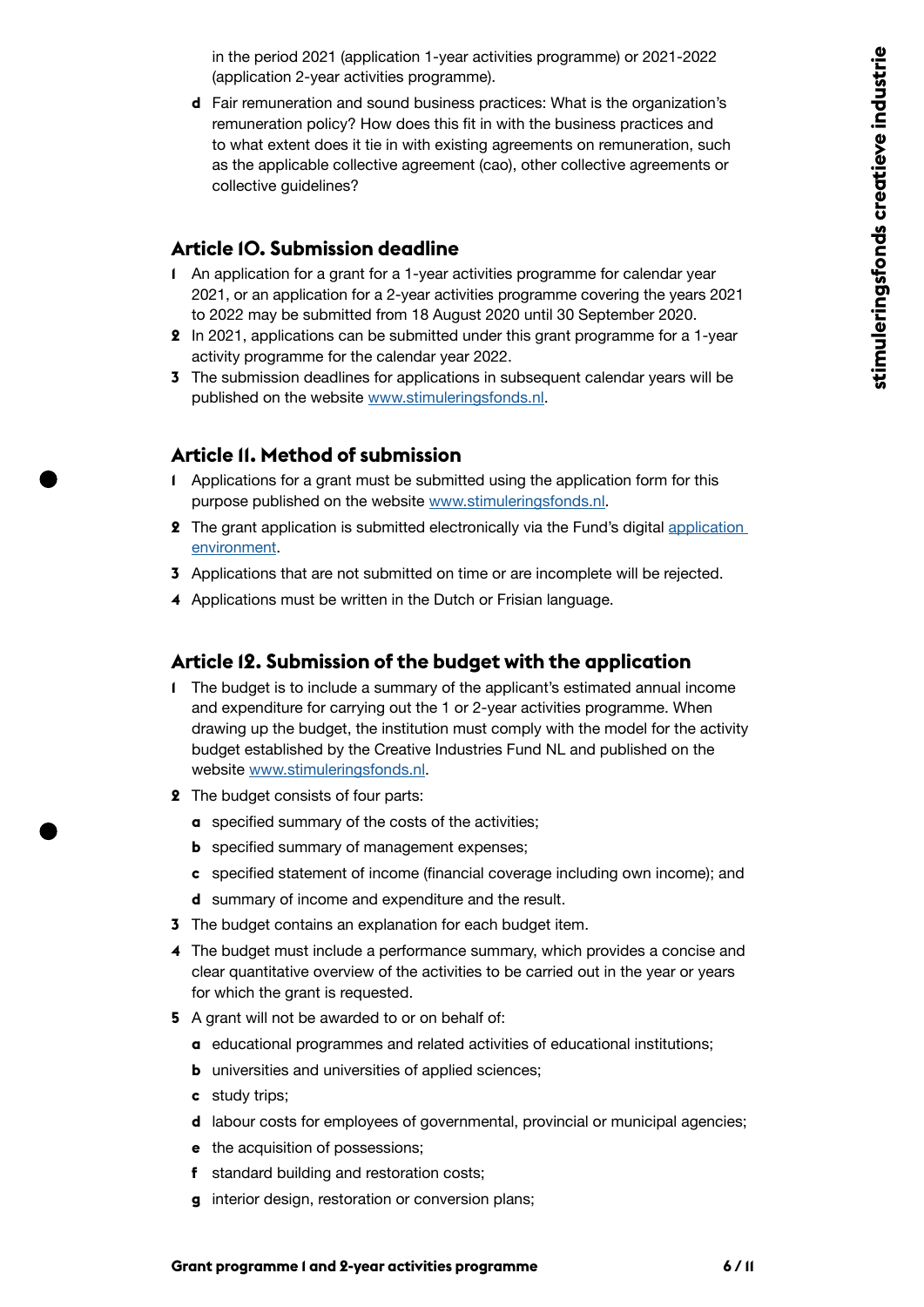#### **Article 13. Supplementary documents**

- **1** The application is to be accompanied by a document showing the applicant's financial position and a copy of the legal entity's articles of association, or the statutes as last amended.
- **2** A document showing the applicant's financial position is the most recently prepared annual accounts or, if no annual accounts are available, a report on the applicant's financial position at the time of application.

# **Chapter 4: Awarding subsidy**

#### **Article 14. Advice**

- **1** The Board submits an application to an advisory committee for advice, after the application has been assessed against the formal eligibility requirements for a grant for an activities programme.
- **2** In formulating its recommendation on whether or not to award a grant, the advisory committee bases its opinion solely on the information provided by the applicant.
- **3** A positive recommendation can be accompanied by a reasoned advice concerning the amount of grant to be awarded and substantiated advice concerning the implementation project, or not supporting specifically mentioned activities.
- **4** The advisory committee employs a working method that corresponds with the [Working Method Advisory Committees Creative Industries Fund NL](https://content.stimuleringsfonds.nl/files/nvg/i_044/sciwerkwijzecommissiesenadviescommissies.pdf/).

#### **Article 15. Evaluation of the application**

- **1** During the content-related evaluation of the application, particular attention is paid to the description of the activities referred to in Article 9 under item c. The committee evaluates the activities on the basis of the following four criteria, each of which will be given equal weight in the evaluation:
	- **a** the artistic and social value of the activities programme;
	- **b** the relevance of the chosen theme for the field;
	- **c** the degree of diversity in audience reach; and
	- **d** lastly, the consistency of the application's purpose and design is evaluated, with all the aspects referred to in Article 5 and Article 9, paragraph 3 being assessed in relation to each other.
- **2** In the event that the total amount of the eligible applications exceeds the available budget, the applications will be prioritized. The following procedure for prioritization is followed:
	- **a** the applications receiving a positive evaluation are prioritized by discipline on the basis of the outcome of the evaluation referred to in Article 15, paragraph 1. In the event that two applications within a discipline have an equal evaluation, priority will be given to institutions implementing programmes that contribute to the regional distribution of activities across the Kingdom.
	- **b** Next, the highest-rated application within architecture will first be awarded subsidy, followed by the highest-rated application within design and finally the highest-rated application within digital culture. After that, the same order of allocation will be applied to the next highest-rated application per discipline until the subsidy ceiling is exceeded.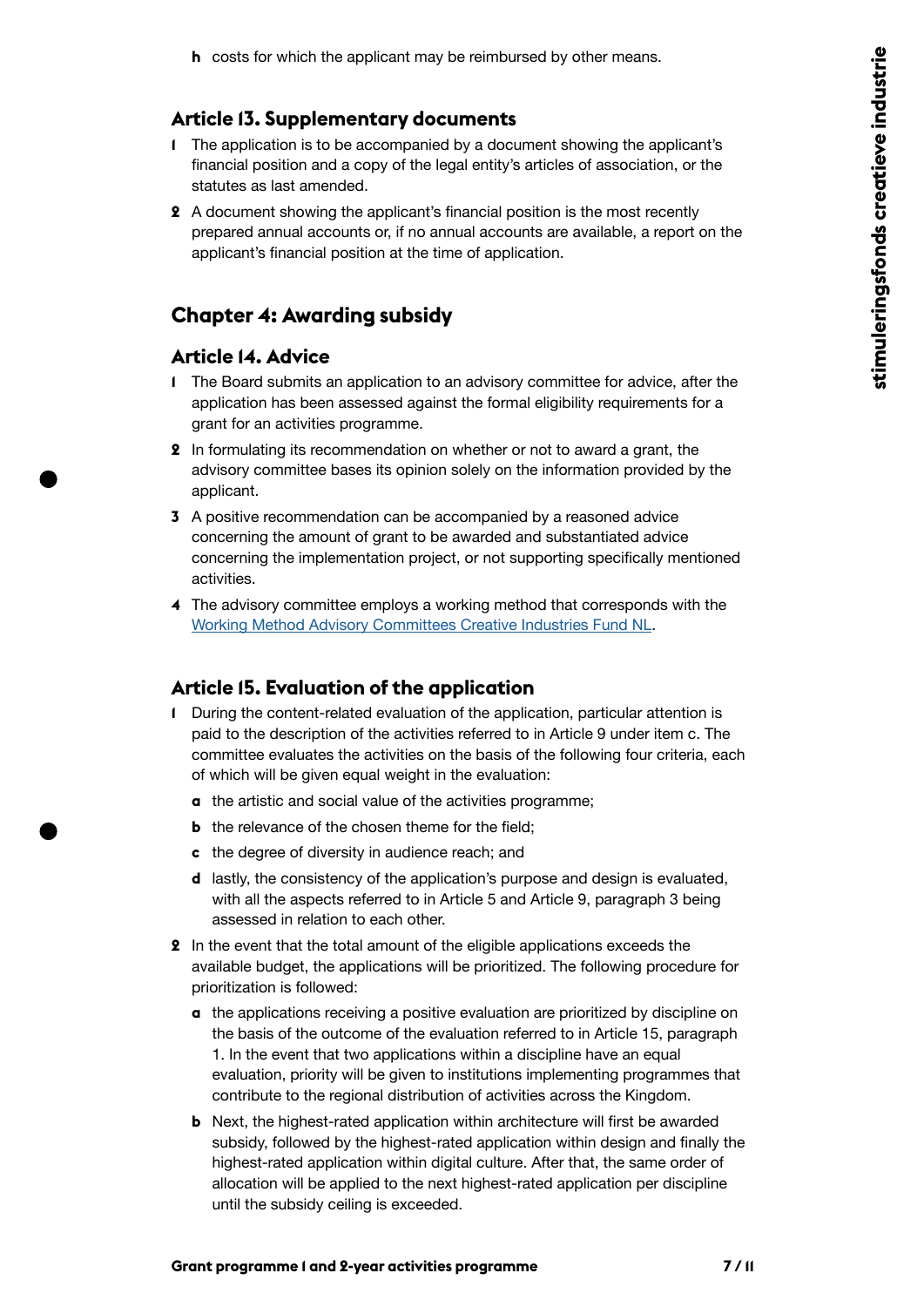**3** The Board decides that, in the event that the total amount of the eligible applications exceeds the subsidy ceiling, the available amount will be allocated to the applicants whose application is highest on the ranking list drawn up in accordance with Article 15, paragraph 2, where the highest-ranked applicants will be awarded the contribution recommended by the committee, as long as their total does not exceed the subsidy ceiling, after which the applicant to whom the awarding of a grant would lead to the subsidy ceiling being exceeded will be awarded the amount remaining up to the subsidy ceiling.

# **Article 16. Subsidy ceiling**

- **1** A grant is always awarded on condition that the Minister of Education, Culture and Science has made sufficient financial resources available to the Fund.
- **2** The subsidy ceiling for 1-year programmes of activities and the subsidy ceiling for 2-year programmes of activities will be published at the latest by 18 August 2020 on the website [www.stimuleringsfonds.nl.](http://www.stimuleringsfonds.nl)

# **Article 17. Awarding of a grant**

- **1** The Board informs the applicant in writing of its decision within 10 weeks of the final deadline for submission.
- **2** As part of this decision, the Board may attach other obligations to awarding the grant than those set out in Articles 20 to 24.
- **3** The decision to award a grant contains a description or a copy of the decision and the considerations of the Board, the conditions under which the subsidy is being made available, the obligations that the recipient must observe, the maximum amount of grant, as well as information with respect to the payment and the advance funding.
- **4** The applicant may derive no rights from the awarding of a grant with respect to the approval of a following application.

# **Article 18. Change to subsidy amount**

- **1** If the institutional subsidy to the Fund is increased by the Minister of Education, Culture and Science, taking into account the developments in employment costs or price levels, the Fund may increase the subsidy of the grant recipient by the percentage determined by the Minister.
- **2** If the subsidy is changed, taking into account the developments in employment costs or price levels, the Minister of Education, Culture and Science will determine what percentage of the subsidy is considered to be wage-sensitive or price-sensitive.

#### **Article 19. Advance payments**

- **1** In the case of a one-year activities programme, the Fund will pay 80% of the awarded amount as an advance. The remainder will be paid out after approval of the grant. In the case of a two-year activities programme, an advance payment of 40% of the total amount awarded will be made in the first calendar year. A second advance of 50% of the total amount awarded will follow in the second calendar year after approval of the periodic reporting. The remainder will be paid out after approval of the grant.
- **2** Contrary to the first paragraph, if the subsidy recipient's liquidity needs require a different payment rhythm, the Fund may pay a larger or smaller part of the grant as an advance in instalments to be determined by the Fund.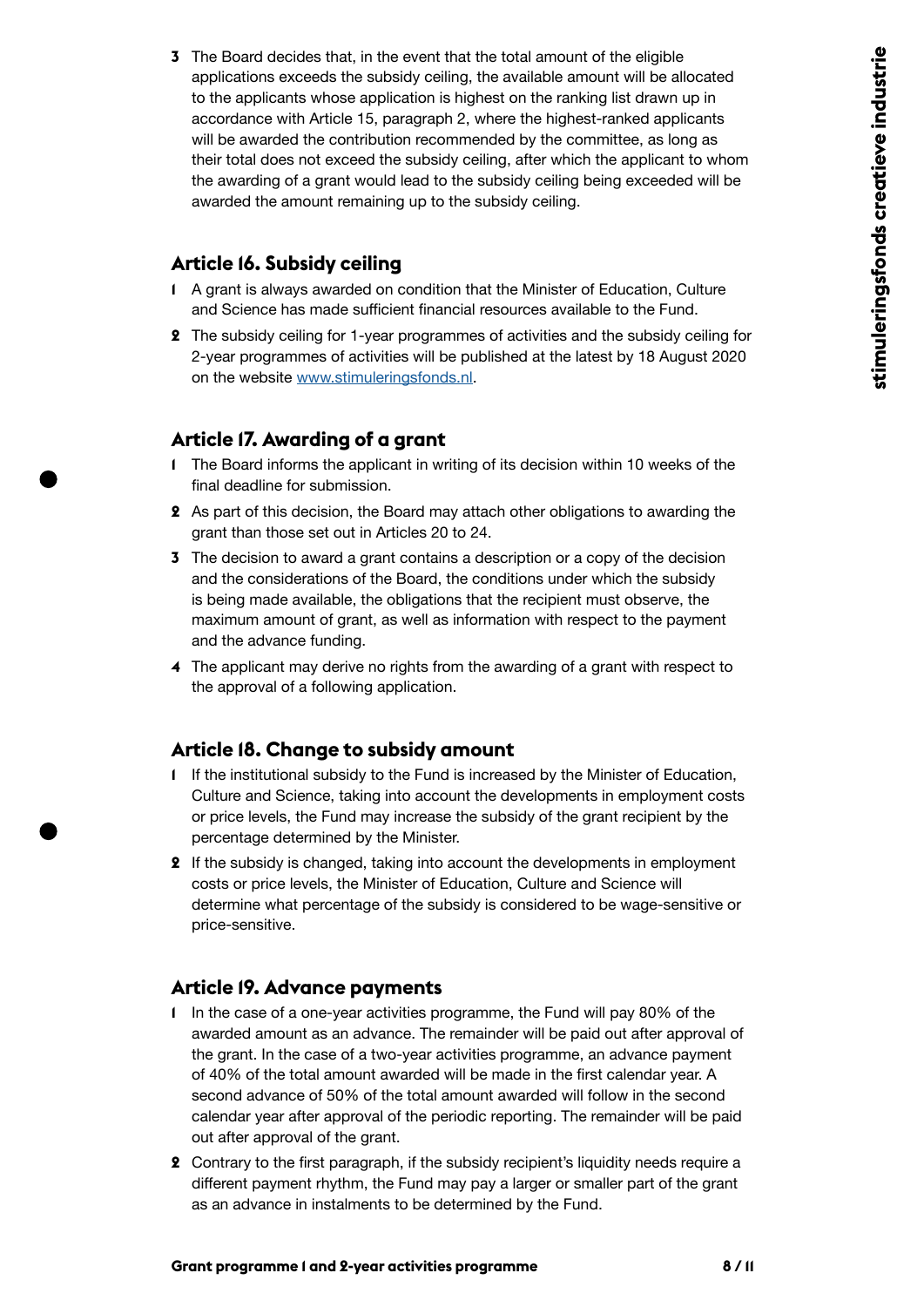- **3** The liquidity needs referred to in the second paragraph will be determined on the basis of documents provided by the applicant.
- **4** If the subsidy is changed on the basis of Article 18, paragraph 1, the advance will be adjusted in accordance with the change.

# **Chapter 5: Obligations of the subsidy recipient**

#### **Article 20. Administration to be kept**

- **1** The subsidy recipient sets the financial year as the calendar year.
- **2** The subsidy recipient keeps records in such a way that the rights and obligations and income and expenditure relevant to the approval of the subsidy can be checked at all times.
- **3** The subsidy recipient will keep the administrative records and the corresponding documents for seven years after the grant has been approved.

# **Article 21. Periodic reporting**

- **1** In the case of a 2-year activities programme, the subsidy recipient is to submit, within four months after the first year of the period for which a grant has been awarded, a management report, annual accounts and performance justification for the year in question.
- **2** The management report provides at least explanatory information about:
	- **a** the operating result of the subsidy recipient;
	- **b** the financial position of the subsidy recipient, including information about the investment policy, in so far as the institution or affiliated institution has investments; and
	- **c** in addition, the management report will contain a concise and clear qualitative justification, consisting of a report on the activities carried out to demonstrate that the subsidized activities have been carried out according to plan.
- **3** The performance justification contains a concise and clear quantitative overview of the activities performed in the year to which the management report relates.
- **4** The board of the subsidy recipient signs the management report.

# **Article 22. Mentioning Creative Industries Fund NL**

The subsidy receiver must mention the Creative Industries Fund NL as the subsidizing body in all public communications. Publications and reports relating to the subsidized activities, as well as invitations, announcements, websites and audiovisual productions relating to the subsidized activities, must include the Fund's logo. If an applicant includes logos from other sponsors, the logo of the Fund should be shown in a similar size and format.

# **Article 23. Informing the Board**

The subsidy recipient will immediately notify the Board in the event that:

- **1** the activities for which a grant has been awarded will not take place or will not take place in full;
- **2** the obligations associated with the grant will not be met in full; or
- **3** there are significant artistic or business-related changes to the plan on the basis of which the grant was awarded.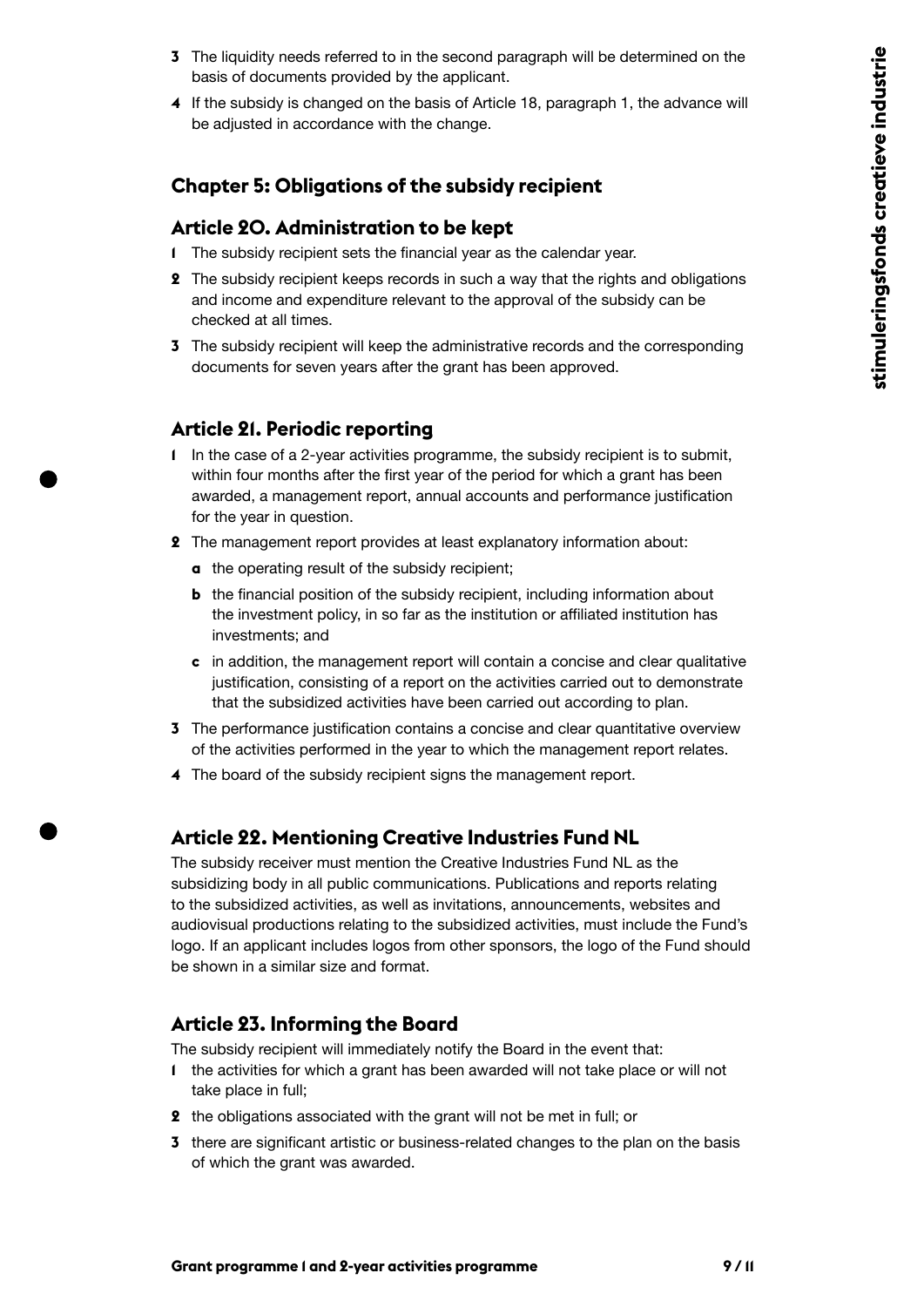# **Chapter 6: Subsidy approval**

# **Article 24. Application to approve subsidy**

- **1** In the case of a 1-year activities programme, an institution must submit, no later than 1 May following the calendar year of the subsidy period, a substantive and financial justification of the activities programme. In the case of a 2-year activities programme, a substantive and financial justification of the entire period must be submitted, no later than 1 May following the second calendar year of the subsidy period.
- **2** The subsidy application is accompanied by a management report, annual accounts and a performance justification as referred to in Article 12 and, if the subsidy from the Fund amounts to € 125,000 or more, an audit report drawn up by an independent auditor. In the case of a two-year programme, the management report provides information about the final year of the grant.
- **3** Articles 12 and 13 apply to the management report by analogy.
- **4** Article 12, paragraph 4 applies to the performance justification by analogy.

#### **Article 25. Approval**

If the activities have been carried out according to plan and all the obligations associated with the grant have been met, the Board will approve the grant within 10 weeks in accordance with the approval procedure.

#### **Article 26. Annual accounts**

- **1** Part 9, with the exception of Sections 1 and 11, 12, 14 and 15 of Book 2 of the Dutch Civil Code or a corresponding provision in the law of the country in which the institution has its registered office will apply to the annual accounts, on the understanding that the profit and loss account is replaced by an operating account; the provisions governing the profit and loss account shall apply by analogy to this operating account. Provisions governing profit and loss apply by analogy to the operating balance.
- **2** The Board may determine that the provisions of Part 9 or parts thereof do not apply to certain subsidy recipients or categories of subsidy recipients.
- **3** The annual accounts will comprise the balance sheet and the operating account, and will be accompanied by explanatory notes on both.
- **4** The annual accounts of a subsidy recipient will be accompanied by the annual accounts of subsidiaries of the institution as referred to in Article 24a of Book 2 of the Dutch Civil Code, or a corresponding provision in the law of the country in which the institution has its registered office, or any other legal entities over which it has dominant control or over which it has central management.

#### **Artikel 27. Auditor's statement and report on actual findings**

- **1** If the subsidy from the Fund amounts to € 125,000 or more, it is compulsory to provide the annual accounts with an auditor's statement as referred to in Article 393(1) of Book 2 of the Dutch Civil Code or a corresponding provision in the law of the country in which the institution has its registered office.
- **2** The performance justification is accompanied by a report on actual findings.
- **3** In the report referred to in the first paragraph, the auditor makes a statement on the compliance of the subsidy recipient with the subsidy provisions in accordance with the audit protocols published on the website [www.stimuleringsfonds.nl](http://www. stimuleringsfonds.nl/), making use of the models for auditor's statements.